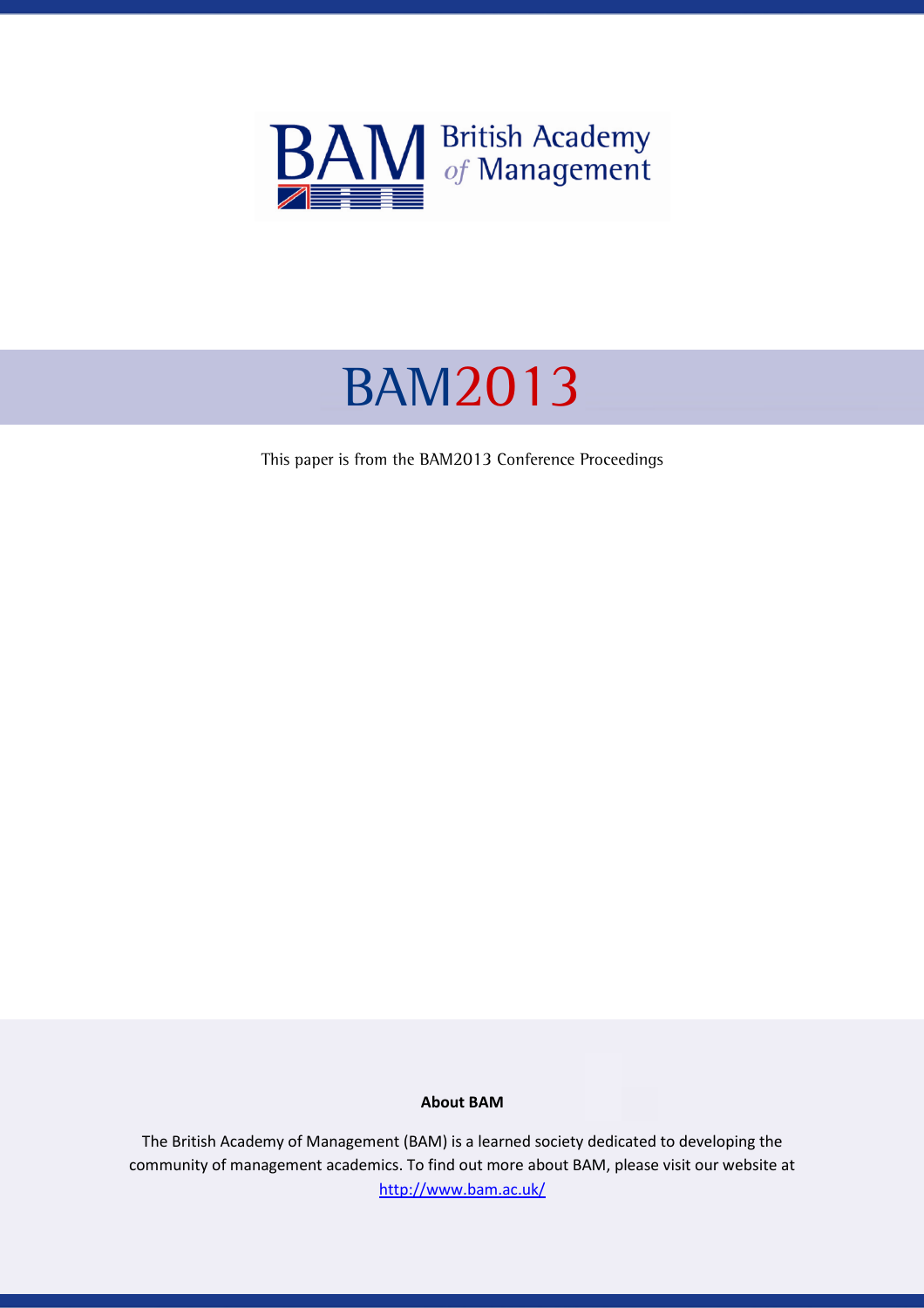# **Knowledge transfer in sport event management teams**

Birgit Muskat Assistant Professor Management Studies University of Canberra Canberra, Australia birgit.muskat@canberra.edu.au

Sheila Nguyen Lecturer in Sport Management Deakin University Melbourne, Australia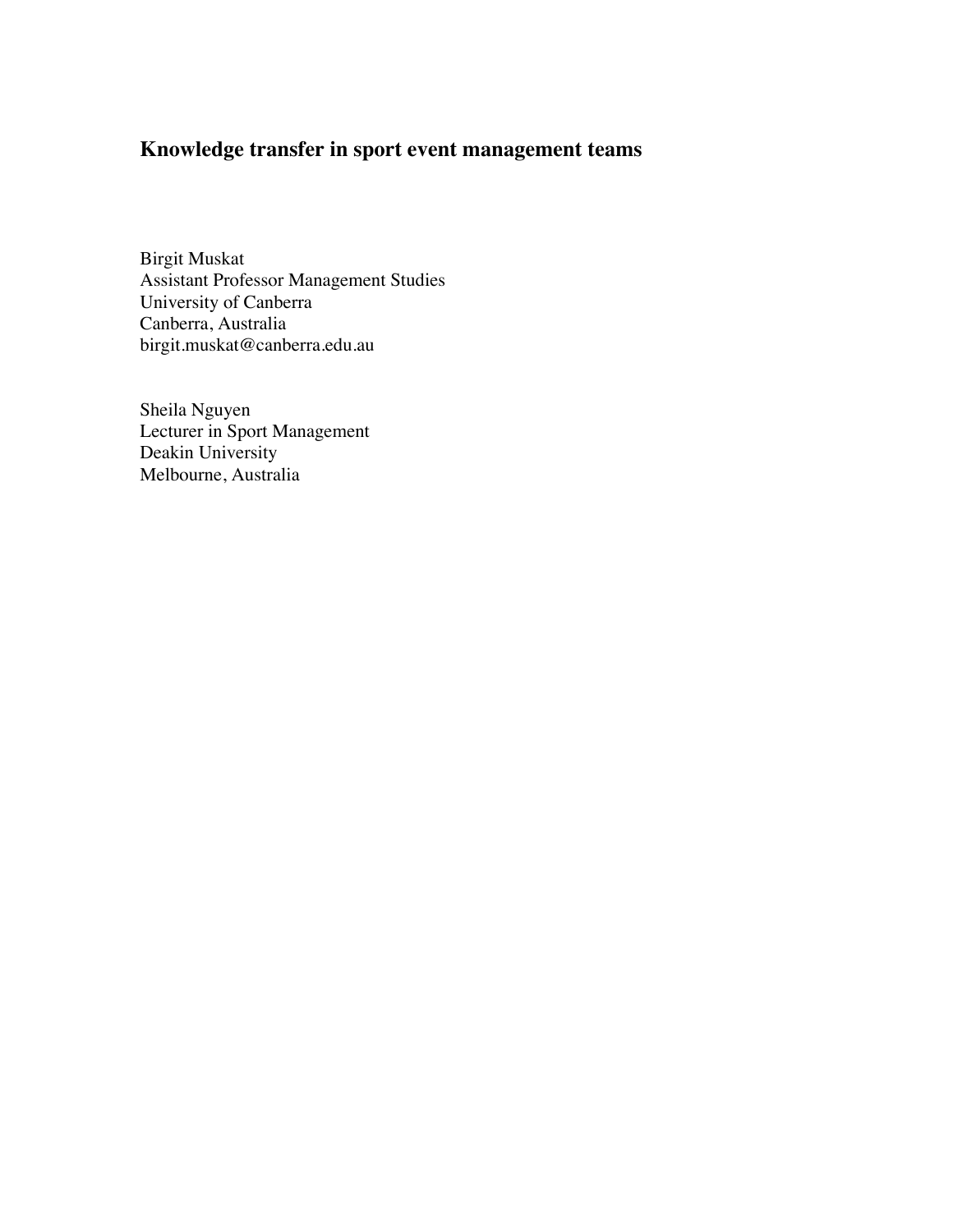## **Knowledge transfer in sport event management teams**

### **Abstract**

The authors investigate how knowledge transfer occurs in the fast-paced and highly demanding operational environment of mega event teams. Mega event teams are structured around the purpose of a specific project, often in a setting that is characterised by individuals working intensively together on a unique project, over a fixed set time period. Using social network analysis (SNA), the authors examine the key individuals and enabling contextual factors in the process of knowledge transfer using evidence in the case of the Asian Games (2010). Results will provide exploratory evidence on factors that contribute to knowledge transfer and ultimately impacts on organisational success.

**Key Words:** Knowledge Transfer, Social Network Analysis, Mega Event Teams, Complex **Organisations** 

**Word Count:** 1651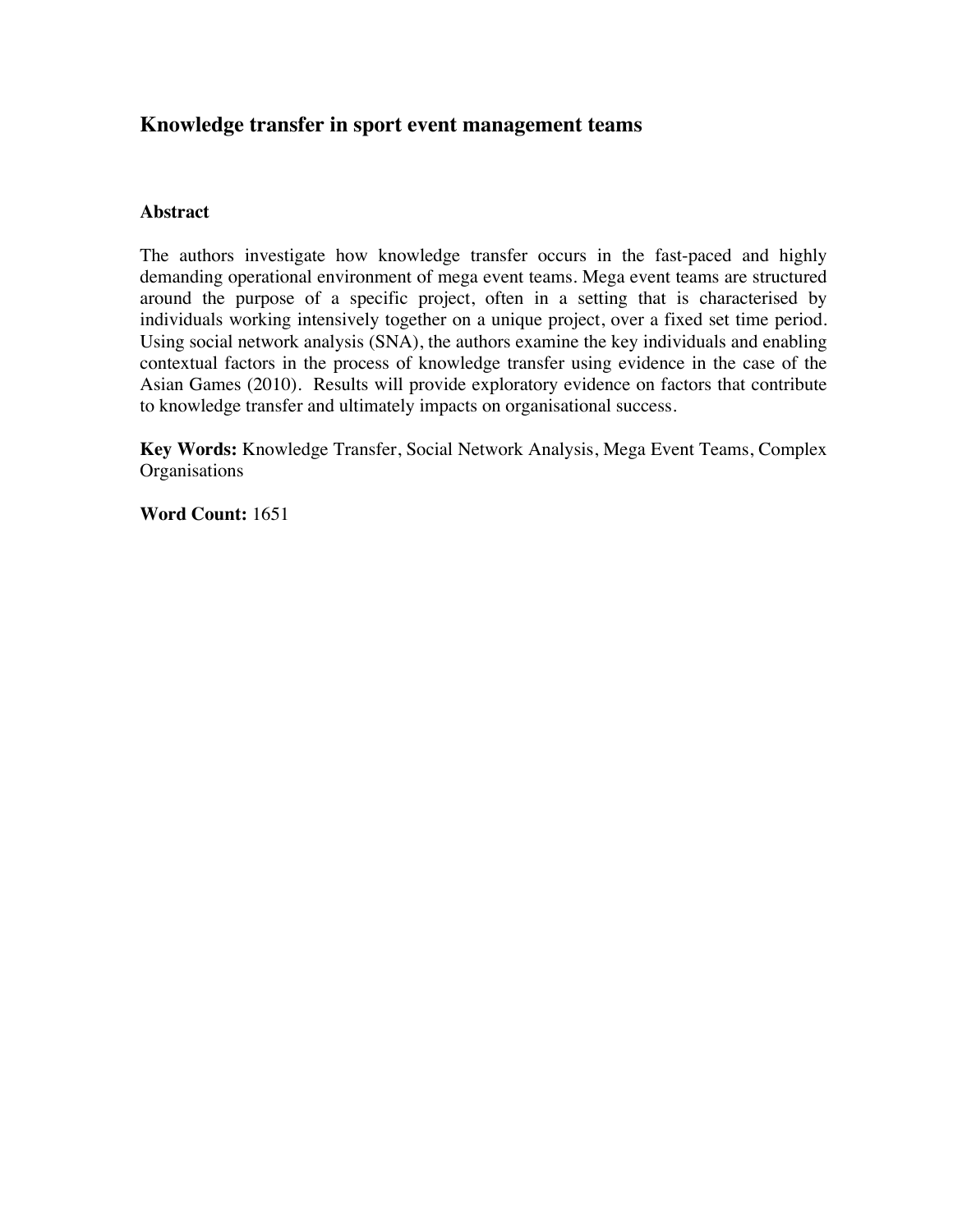#### **Introduction**

Although the argument that knowledge transfer leads to increased organisational success has been investigated (Alavi 2001; Kogut 1992, 1993; Tsai 2001), very little is known about how event organisers manage knowledge transfer within their working teams. Knowledge transfer in mega-events, have limited coverage from organisational behaviour and strategic management literature, however, this type of research is growing in event studies (Getz 2012). Hence, further research is needed to obtain "an understanding of the unique and collective features of managing major sport event complexities" (Emery 2010:168), as research on "process and actors in knowledge creation for event tourism is largely absent" (Getz 2008:419).

Knowledge as a competitive factor and the ability to absorb information has been recognized as a significant source of creating value in many industries (Argote & Ingram 2000; Haas & Hansen 2007). Thus, studies explored how organisations manage, exploit and nourish their knowledge in order to receive a competitive advantage (Alavi & Leidern 2001; Closs et al. 2008; Massa & Testa 2009). With knowledge creation in firms comes an increase of a skilled base workforce. It enables the organisation to react on change and most importantly, recognises learning as the enabler for innovation (Brink et al. 2002). Knowledge is consequently one of the key strategies to stay competitive in any fast changing service sector, and in particular for event management organisations (Emery 2010).

The aim of this project is to contribute to a better understanding how to effectively manage learning within teams and contribute to event success. This developing paper will investigate knowledge transfer in major-event operational teams within the Guangzhou Asian Games. It will provide a review of the event management literature, discussion on the knowledge diffusion process and a review of the success factors that enable knowledge transfer. The use of social network analysis (SNA) will be addressed with an emphasis on the method choice, design and execution.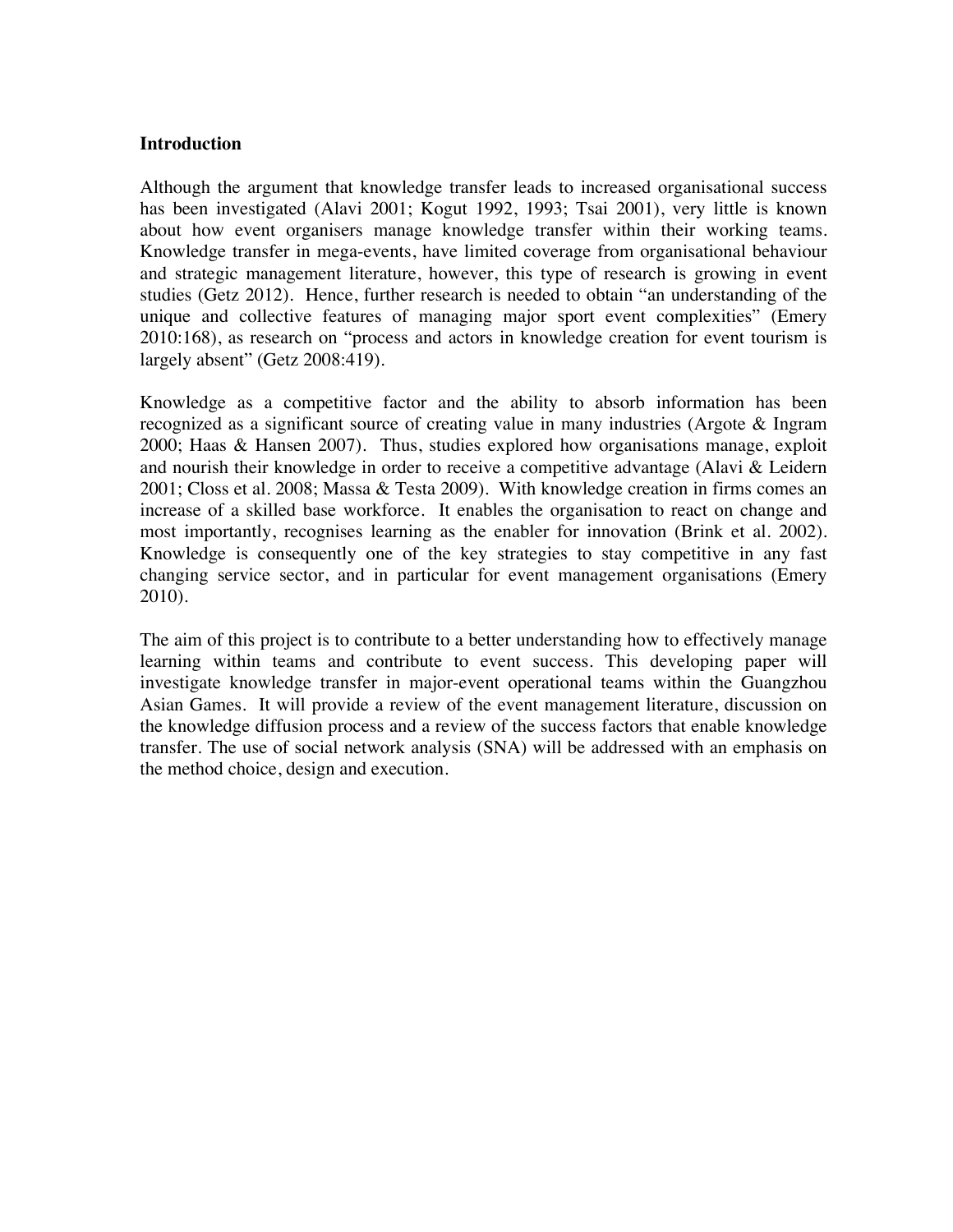### **Theoretical Background**

#### *Event Organisations*

Event organisations carry out their operations in a very complex service environment specifically in terms of their organisational design and the nature of mega-event team coordination (Pemsel & Mueller 2012; Yeoman et al. 2012). The increased complexity results in event organisations usually operating under a large amount of uncertainty (i.e., number of participants, associated tasks, time). The demands of successfully operating and managing a mega-event require a strong working knowledge on the management of their stakeholders (e.g., their host organisation, their host community/country, their sponsors and the media). Their external environment is fast changing environment, and they face unpredictable operational challenges (Allen et al. 2006; Tum et al. 2006; Wrathall & Gee 2011; Yeoman et al. 2012).

Their short-term orientation is similar to 'project-based organisations (PBO)', which are defined as institutions "in which the project is the primary unit for production organisation, innovation, and competition" (Hobday 2000:874). Furthermore, they are tackling operational tasks that are difficult to standardise, as every event is unique (Pemsel  $\&$ Mueller 2012; Thiry & Deguire 2007).

The purpose of existence for event organisations is to design and execute tasks using developed team structures that often differ from traditional functional structured or matrix organisation (Hobday 2000), thus mega-events operate more like 'project-based organisations. A variety of authors highlight the specific importance of human resources management in event organisations (Hanlon & Jago 2004; Van der Wagen 2006) as they are more frequently challenged with human resources related issues than other organisational settings (i.e., in terms of requirements for training, staff motivation) (Wrathall & Gee 2011).

Event teams can also be exemplified as high performing project based teams, with the high need to exchange knowledge. Project based organisations are considered to be advantaged to traditional firms (e.g. functional or matrix organisations) as they are more innovative, and more capable of absorbing different types of knowledge. Also they are seen to be coping well with uncertainties and accomplishing complex tasks. On the contrary those organisations are less successful in managing routine tasks, and in producing economies of scale (Hobday 2000).

#### *Knowledge Transfer in Project-Based Event Organisations*

Studies have shown that knowledge transfer in teams leads to higher innovation, better processes and practices and a better overview over the entire firm's strategy (Mäkelä & Brewster 2009). In terms of their knowledge transfer performance, researchers remain unclear if short-termed project organisations are advantaged. Hobday's (2000) study found that project based organisations are good in absorbing knowledge, whereas another study found issues for project based organisations around integrating new knowledge: Thiry and Deguire (2007:649) see the integration of knowledge in those short-term oriented firms as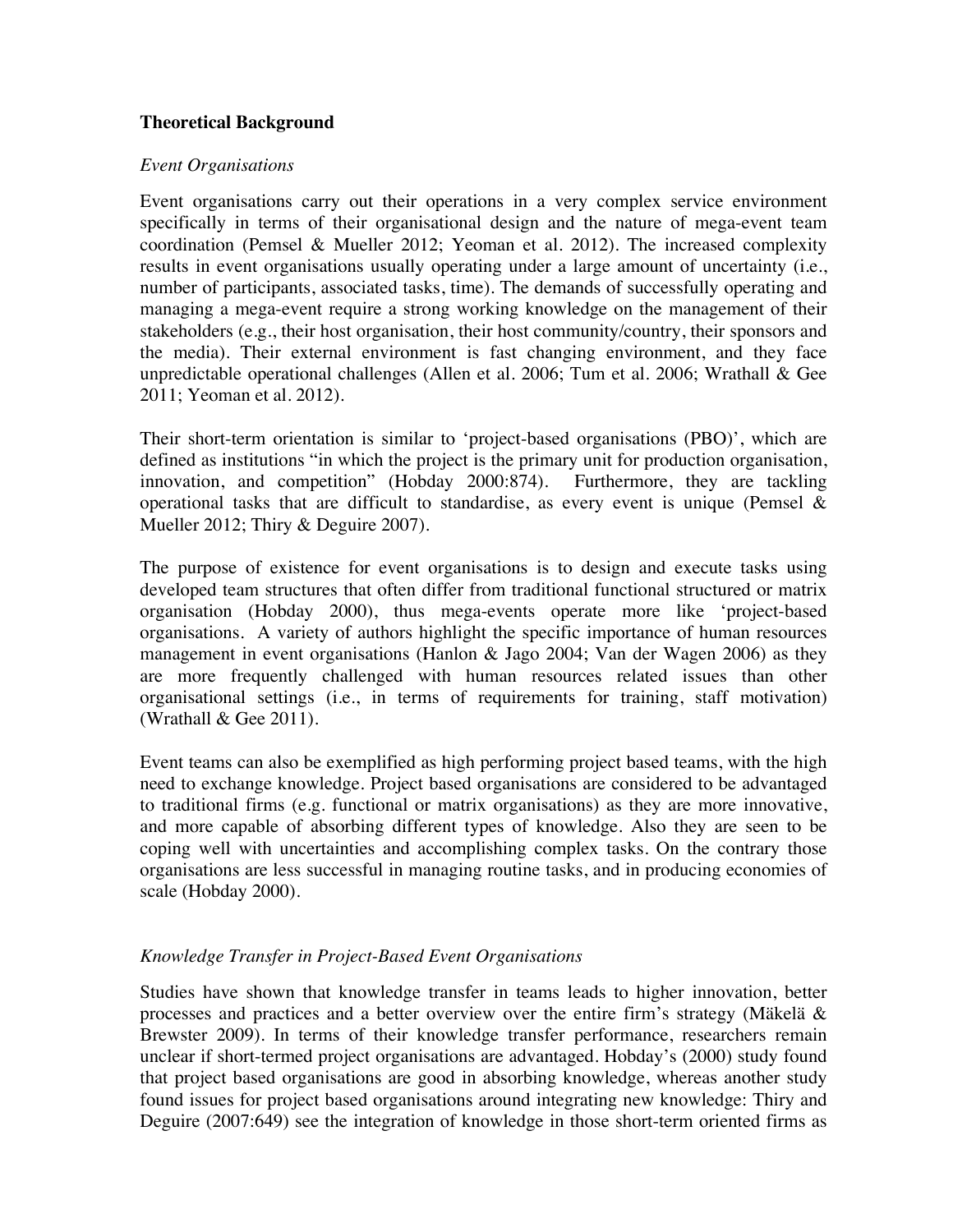rather difficult and problematic: "project-based organisations are struggling to integrate knowledge and structures and (.) projects are often viewed as singular ventures.''

Event teams work intensively together for a specific amount of time; hence knowledge is rather kept inside the team and is not often passed on for future use nor evaluated after the experience of its use. For the organisational environment of those project teams it therefore can be difficult to absorb knowledge from inside the event team, as project boundaries are clearly set (Bartsch et al. 2013). The problem however is that it is crucial for event teams to pass on their knowledge, as the Asian Games event is a recurring event and knowledge needs to be transferred to the next project team.

Forms of knowledge that is usually required to be transferred in order to improve the organisation's success can be summarised into five clusters: (1) Process knowledge (i.e., information about steps and procedures), (2) subject matter knowledge (Haas & Hansen 2007), (3) information on organisational issues and attributes (i.e., norms and policies), (4) performance information related to specific tasks and (5) information on role and responsibilities related topics (Wolfe Morrison 2002). The diffusion process of this information starts with the individual's knowledge that is spread and communicated towards groups and teams; and further onwards shared with, and absorbed by the entire organisation. Knowledge-based theory of organisations suggests that "knowledge is viewed as residing within the individual, and the primary role of the organization is knowledge application rather than knowledge creation." (Grant 1996:109).

Organisational behaviour theory perceives learning as an ongoing change process, in which individuals learn and then decide to share their knowledge with the organisation to finally enable the organisation's learning and their progress in competence building (Borgatti  $\&$ Carboni 2007). The transfer of knowledge resembles the traditional communication process influenced by sender, receiver, and the chosen channel. Formulated as a management process, the input consists of the individual's information and when processed leads to the output of organisational competence (Haas and Hansen 2007; Mäkelä & Brewster 2009). Consequently, each of these process components is of high importance for organisations' leaders, as the output suggests impacts on organisational success.

#### **Research Questions and Method**

There are two major research questions that emerged after the synthesis of the literature:

- RQ 1. How is information transferred within the specific organisational structural setting of event teams?
- RQ 2. What are the key enablers of knowledge transfer in this mega-sport-event setting? (And to what extend are contextual factors such as trust, shared cognitive ground, collegiality and organisational culture relevant to stimulate or hinder knowledge transfer)?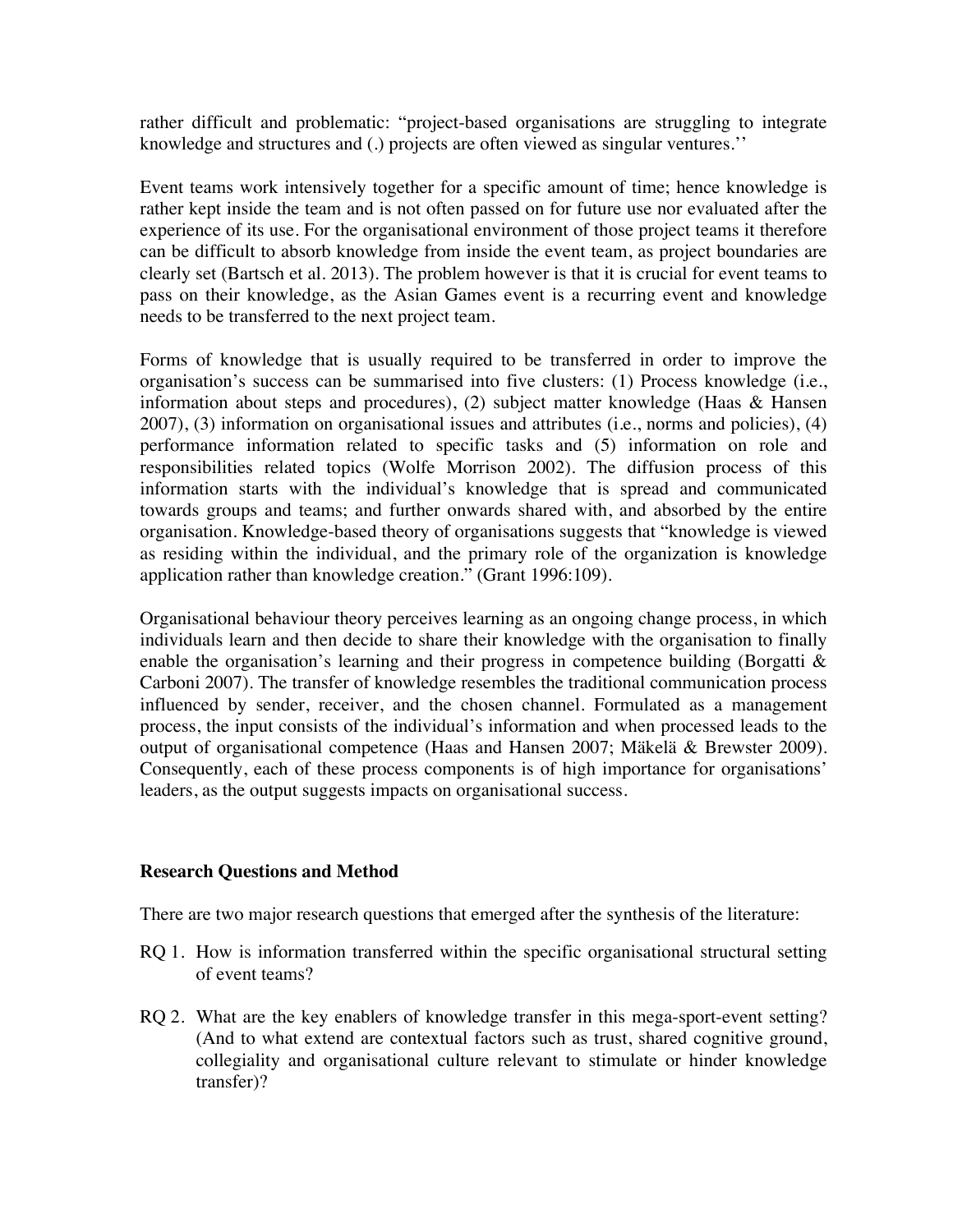Two instruments were developed and used within the proposed study. Specifically, the semi-structured interview guide (Patton 2002) and the social network analysis survey designed as per Borgatti and Carboni (2007). The semi-structured interview guide is composed of open-ended questions designed to assess the individual experiences and the perceptions of network relationships within a mega-sport event environment. The items were validated through an expert panel and were designed as a semi-structured guide to allow for further probing on the specifics related allowing a greater insight on the perceptions of the mega-sport event team members on the relationships within the various networks, correlatives, and outcomes of network interaction (Patton 2002).

The social network analysis survey assesses network ties to be used in calculating network metrics. Network metrics will include the measuring distance, density and centrality within the network (Wasserman & Galaskiewicz 1994). As the network metrics are descriptive and are measured simply as responses on the existence or non-existence of such tie (i.e., advice, friendship, trust), the instrument was validated by an expert panel (sport event managers) who examined the item relevance and face validity. Further, items representing the correlatives were taken from existing measures (e.g., organisational identification, satisfaction, organisational commitment) (e.g., Camman et al. 1983; Mael & Ashforth 1992; Meyer & Allen 1990). Review of item relevance and content validity by the research team was used as a sufficient means to address the validity of the correlatives in the social network analysis survey.

#### **Outlook**

This developing paper synthesised event management literature, discussed the knowledge diffusion process and highlighted particular success factors for knowledge transfer, relevant to event organisations. It also presented the rationale for using the method of a social network analysis (SNA) to investigate knowledge transfer. Hence this paper provides the conceptual framework for the larger project, this research is embedded in. The next step will be to analyse the obtained data to investigate how learning within mega sport events teams is managed and factors that contribute to event success. Once completed, the study will contribute significantly to a better understanding of knowledge transfer in complex, faced-paced organisations.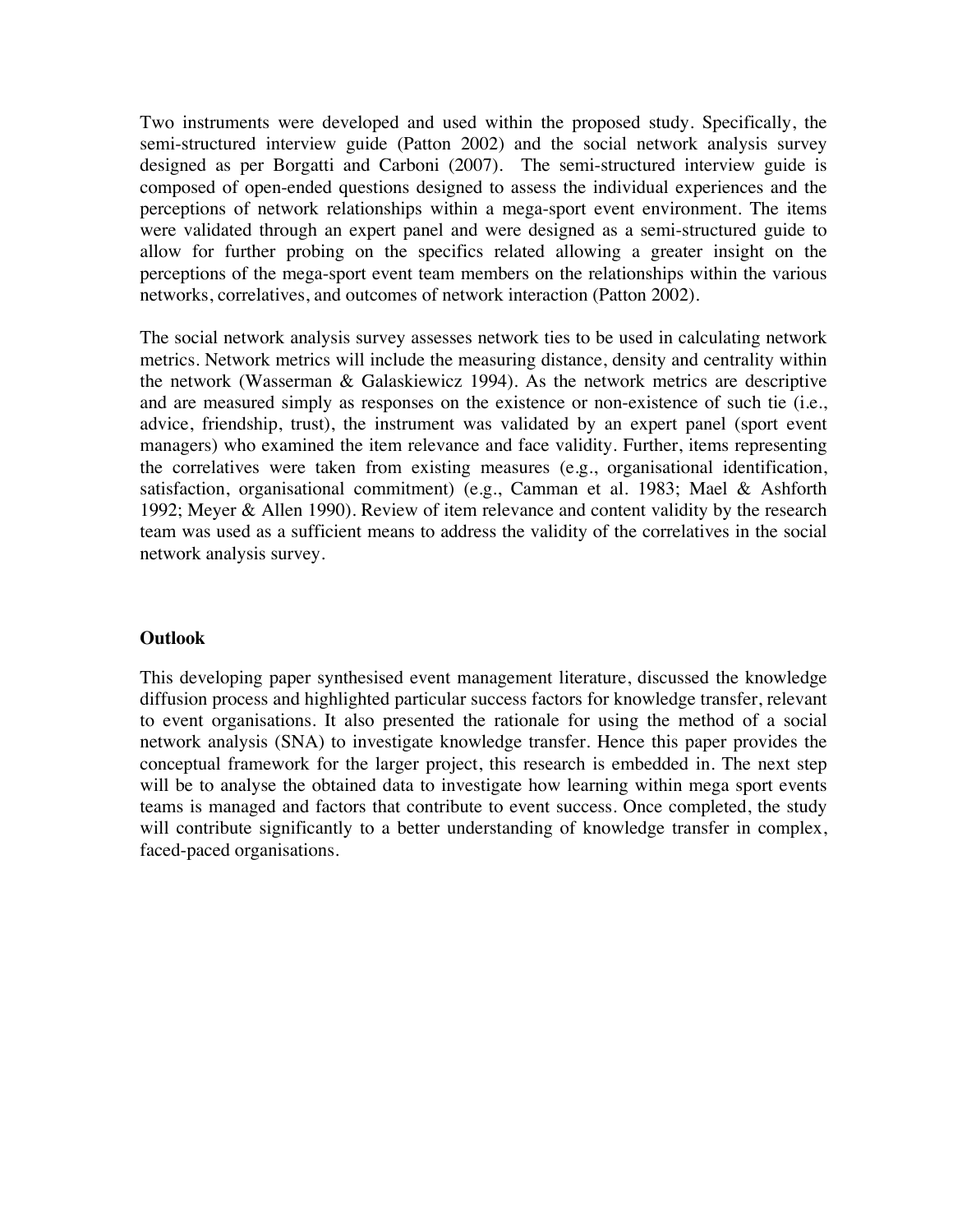#### **References**

- Alavi, M & Leidner, DE 2001, 'Review: Knowledge management and knowledge management systems: Conceptual foundations and research issues', *Management Information Systems Quarterly*, vol. 25, pp. 107-136.
- Allen, J, O'Toole, W, Harris, R & Mcdonnell, I 2011, *Festival and special event management,* John Wiley & Sons, Queensland, Australia.
- Argote, L & Ingram, P 2000, 'Knowledge Transfer: A Basis for Competitive Advantage in Firms', *Organizational Behavior and Human Decision Processes*, vol. 82, pp. 150-169.
- Bartsch, V, Ebers, M & Maurer, I 2013, 'Learning in project-based organizations: The role of project teams' social capital for overcoming barriers to learning', *International Journal of Project Management*, vol. 31, pp. 239-251.
- Borgatti, SP & Carboni, I 2007, 'On measuring individual knowledge in organizations', *Organizational Research Methods*, vol. 10, pp. 449-462.
- Brink, B, Munro, J & Osborne, M 2002, 'Online learning technology in an SME workbased setting', *Educational Technology & Society*, vol. 5, pp. 81-86.
- Cammann, C, Fichman, M, Jenkins, D & Klesh, J 1983, 'Assessing the attitudes and perceptions of Organizational members' in *Assessing organizational change: A guide to methods, measures and practices*, eds S Seashore, E Lawler, P Mirvis & C Cammann, Wiley, New York, NY.
- Closs, DJ, Jacobs, MA, Swink, M & Webb, GS 2008, 'Toward a theory of competencies for the management of product complexity: Six case studies', *Journal of Operations Management*, vol. 26, pp. 590-610.
- Emery, P 2010, 'Past, present, future major sport event management practice: The practitioner perspective', *Sport Management Review*, vol. 13, pp. 158-170.
- Getz, D 2008, 'Event tourism: Definition, evolution, and research', *Tourism Management,* vol. 29, pp. 403-428.
- Getz, D 2012, 'Event Studies: Discourses and Future Directions', *Event Management*, vol. 16, pp. 171-187.
- Grant, RM 1996, 'Toward a knowledge-based theory of the firm', *Strategic Management Journal*, vol. 17, pp. 109-122.
- Haas, MR & Hansen, MT 2007, 'Different knowledge, different benefits: toward a productivity perspective on knowledge sharing in organizations', *Strategic Management Journal,* vol. 28, pp. 1133-1153.
- Hanlon, C & Jago, L 2004, 'The challenge of retaining personnel in major sport event organizations', *Event Management*, vol. 9, pp. 39-49.
- Hobday, M 2000, 'The project-based organisation: an ideal form for managing complex products and systems?', *Research Policy*, vol. 29, pp. 871-893.
- Kogut, B & Zander, U 1992, 'Knowledge of the firm, combinative capabilities, and the replication of technology', *Organization Science*, vol. 3, pp. 383-397.
- Kogut, B & Zander, U 1993, 'Knowledge of the firm and the evolutionary theory of the multinational-corporation', *Journal of International Business Studies*, vol. 24, pp. 625- 645.